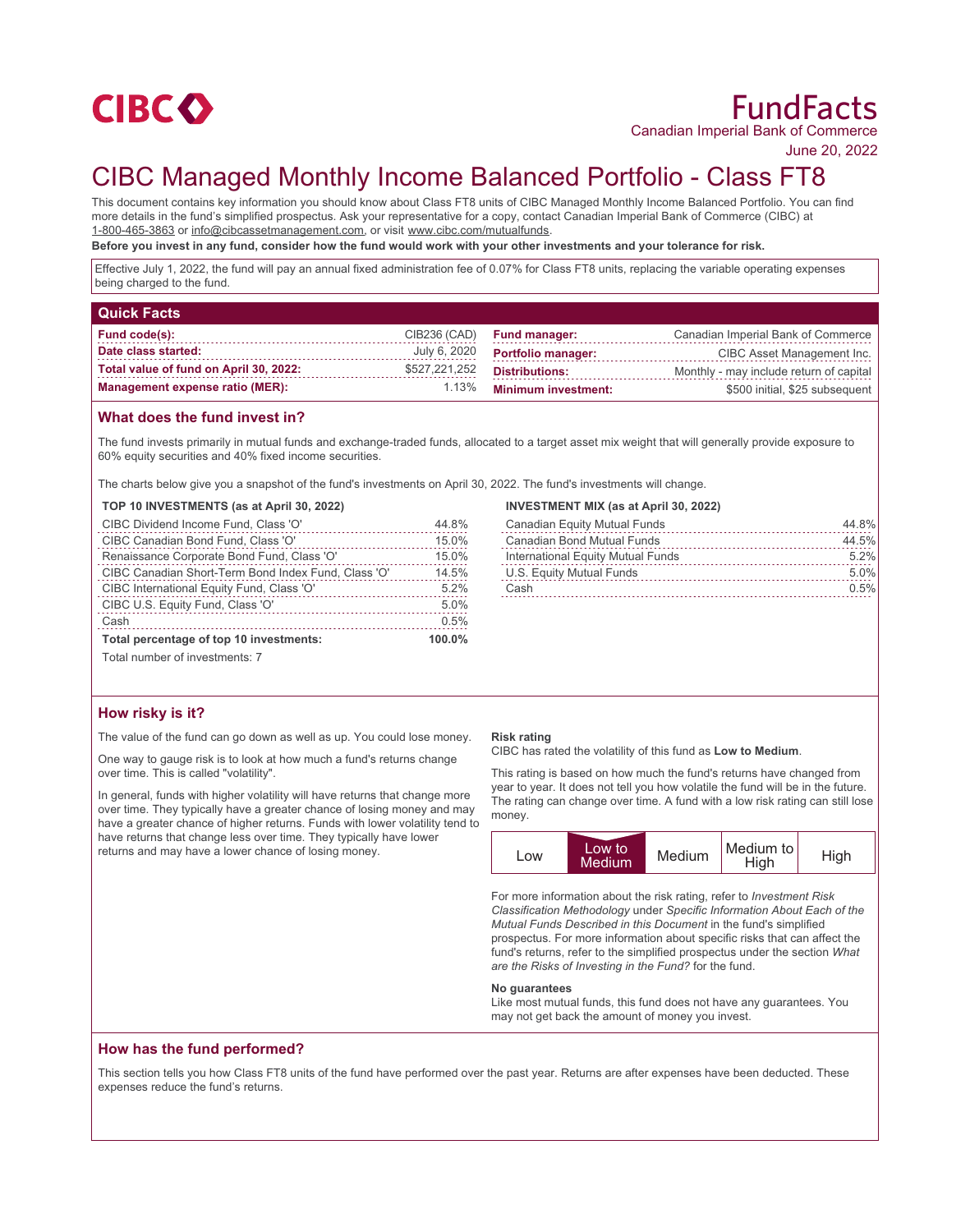# **FundFacts**

### **YEAR-BY-YEAR RETURNS**

This chart shows how Class FT8 units of the fund performed in the past calendar year. The range of returns and change from year to year can help you assess how risky the fund has been in the past. It does not tell you how the fund will perform in the future.



### **BEST AND WORST 3-MONTH RETURNS**

This table shows the best and worst returns for Class FT8 units of the fund in a 3-month period over the past calendar year. The best and worst 3-month returns could be higher or lower in the future. Consider how much of a loss you could afford to take in a short period of time.

|                    |          | Return 3 months ending | If you invested \$1,000 at the beginning of the period |
|--------------------|----------|------------------------|--------------------------------------------------------|
| <b>Best return</b> |          | 4.9%   May 31, 2021    | Your investment would rise to \$1,049                  |
| Worst return       | $-0.2\%$ | November 30, 2021      | Your investment would drop to \$998                    |

### **AVERAGE RETURN**

The annual compounded return of Class FT8 units of the fund since July 6, 2020 was 6.1%. If you had invested \$1,000 in the fund on July 6, 2020, your investment would be worth \$1,114 as at April 30, 2022.

| Who is this fund for?                                                                                                                                     | A word about tax                                                                                                                                                                                                                                                                                     |
|-----------------------------------------------------------------------------------------------------------------------------------------------------------|------------------------------------------------------------------------------------------------------------------------------------------------------------------------------------------------------------------------------------------------------------------------------------------------------|
| Investors who:<br>• are seeking a mix of high current monthly income and long-term capital<br>growth; and<br>• are investing for the medium to long term. | In general, you will have to pay income tax on any money you make on a<br>fund. How much you pay depends on the tax laws where you live and<br>whether or not you hold the fund in a registered plan such as a<br>Registered Retirement Savings Plan (RRSP) or a Tax-Free Savings<br>Account (TFSA). |
|                                                                                                                                                           | Keep in mind that if you hold your fund in a non-registered plan, fund<br>distributions are included in your taxable income, whether you receive<br>them in cash or have them reinvested.                                                                                                            |

# **How much does it cost?**

The following tables show the fees and expenses you could pay to buy, own, and sell Class FT8 units of the fund. The fees and expenses - including any commissions - can vary among classes of a fund and among funds. Higher commissions can influence representatives to recommend one investment over another. Ask about other funds and investments that may be suitable for you at a lower cost.

### **1. SALES CHARGES**

There are no sales charges payable when you buy, switch, or sell Class FT8 units of the fund.

### **2. FUND EXPENSES**

You don't pay these expenses directly. They affect you because they reduce the fund's returns.

As at December 31, 2021, the expenses for Class FT8 units of the fund were 1.16% of its value. This equals \$11.60 for every \$1,000 invested.

|                                                                                                                                                                                                                                                                                 | Annual rate<br>(as a % of the fund's value) |
|---------------------------------------------------------------------------------------------------------------------------------------------------------------------------------------------------------------------------------------------------------------------------------|---------------------------------------------|
| Management expense ratio (MER)<br>This is the total of the fund's management fee (including the trailing commission) and operating expenses for Class FT8<br>units of the fund. CIBC waived some of the fund's expenses. If it had not done so, the MER would have been higher. | 1.13%                                       |
| Trading expense ratio (TER)<br>These are the fund's trading costs.                                                                                                                                                                                                              | 0.03%                                       |
| <b>Fund expenses</b>                                                                                                                                                                                                                                                            | 1.16%                                       |